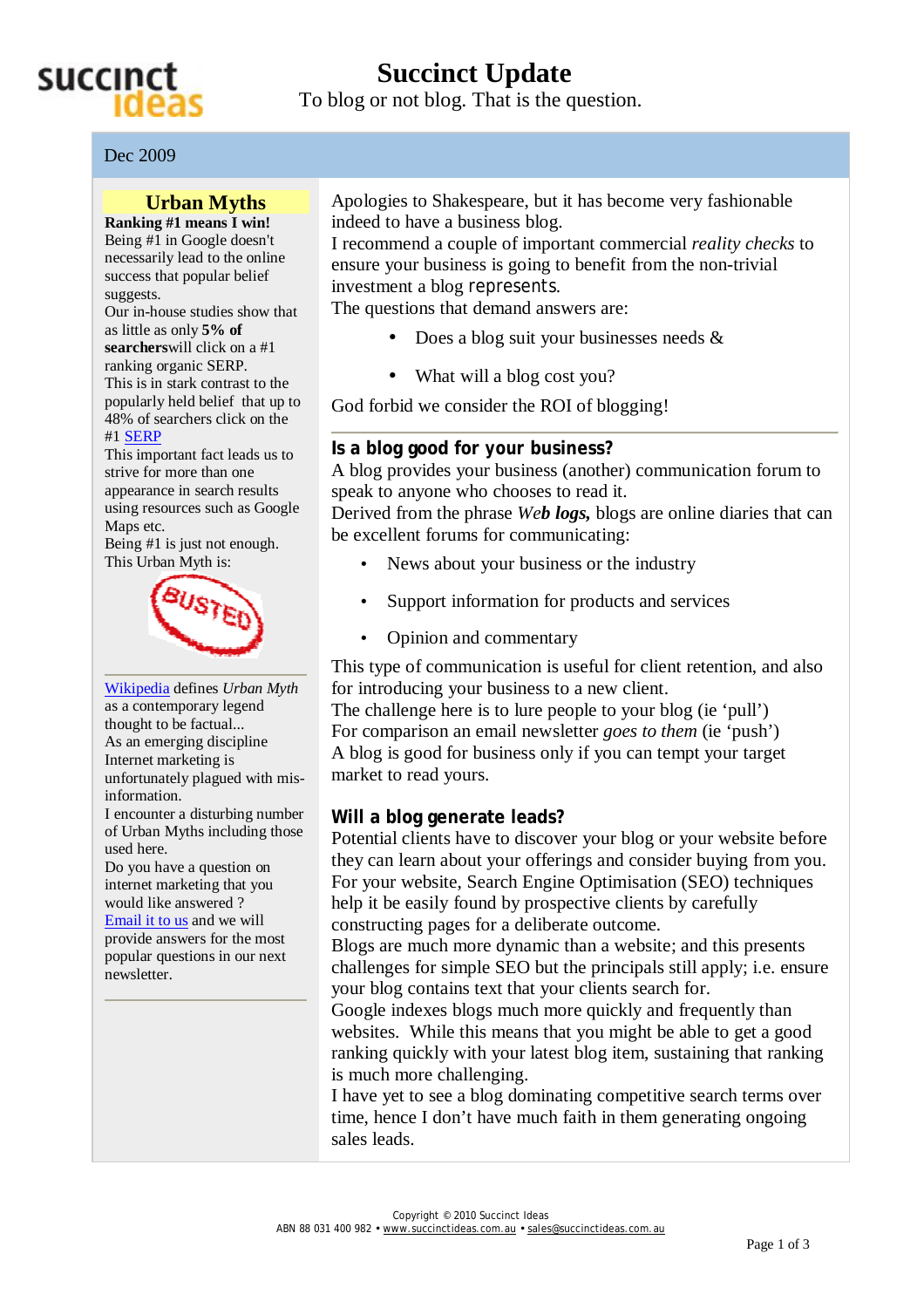

## **Succinct Update**

To blog or not blog. That is the question.

## **What does a blog cost?**

ongoing. Content should be:

There are free public blog sites or you can have a blog system installed into your website.

WordPress is free and can be installed into your website as well (assuming they are compatible). Once installed into your site there is system (i.e. technical) maintenance that will also have to be resourced to keep your blog secure from being hacked. Probably the greatest cost will be content production because this is

- High quality as it represents your business;
- Relevant and engaging for target clients otherwise they won't bother reading it
- Use text they are likely to search on.

Many businesses invest in professional copywriters to produce articles that match their blogging criteria. To be successful a blog is an ongoing commitment.

### **Where to from here?**

I strongly suggest investigating existing relevant blogs in free public blog sites like blogger.com, wordpress.com and many others.

If you feel inclined, create your own free blog; write a couple of posts to get a feel for the amount of effort required. Factor that effort over a 12 month period allowing for one or more items per month.

If you decide to proceed, check with your web developer about integrating a blog into your website being careful to confirm ongoing costs.

Consider using a copywriter to get at least your first few posts off the ground.

### **Summary**

Communicating with clients in meaningful ways *for them* is critical and blogging provides an online option that may be effective for your target clients.

Consider the amount of time (and real cost) to create regular, coherent and at least semi-original articles that represent your business appropriately to your target audience.

Please feel free to use this content, but only if you acknowledge it with a link to my website [www.succinctideas.com.au.](http://www.succinctideas.com.au)

Previous newsletters; business presentations etc are available from [www.succinctideas.com.au](http://www.succinctideas.com.au) and my blog theinternetmarketer.com.au Cheers, Peter Cornish